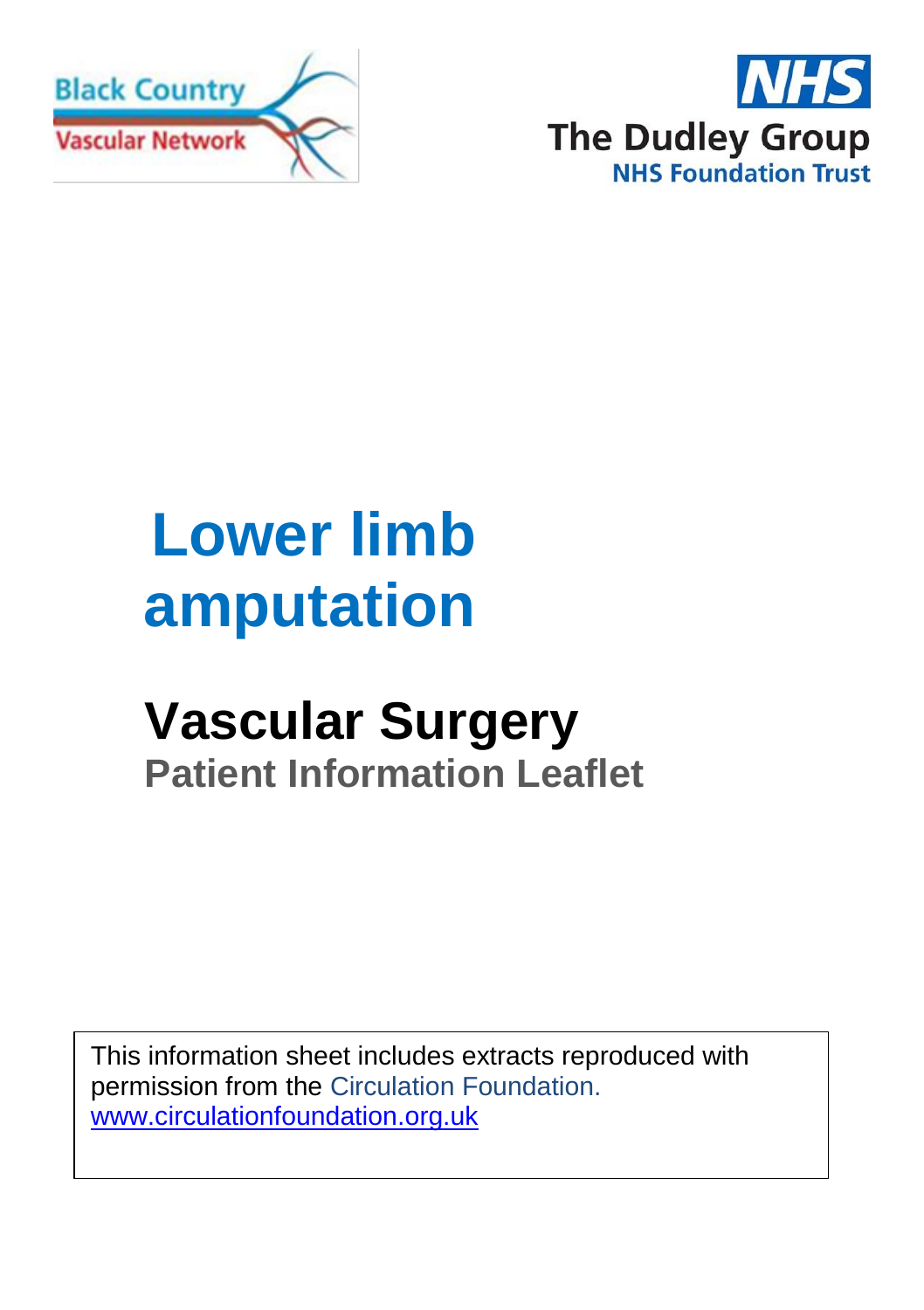### **Introduction**

This leaflet tells you about the operation known as lower limb amputation. It is generally an operation performed on an URGENT basis in order to prevent the spread of infection and dead flesh any further from where it is already established in your leg.

### **Why is my surgery in Dudley?**

Vascular services in the Black Country are centralised in the Black Country Vascular Hub, located at The Dudley Group NHS Foundation Trust (Russells Hall Hospital). This surgery is not performed at other Black Country Hospitals. Vascular surgeons based at New Cross and Walsall Manor perform their surgery in Dudley, working alongside our Dudley-based surgeons.

### **Why does the dead and infected flesh develop?**

Patients requiring an amputation often have very severe blockages of the arteries in the leg, which means that it is no longer possible to supply life-preserving oxygen and nutrients to the areas at the ends of your lower limbs. Without a good blood supply, it is not possible to fight infection and the tissues die. Sometimes, in patients with diabetes, severe infection in the foot may develop even in the face of a relatively normal blood supply.

The disease which has caused the blockage in the first place is similar to the process by which arteries in the heart and brain become blocked, causing heart attacks and strokes respectively.

### **Why do I need the operation?**

Unfortunately, in some patients it is not possible to correct the blood supply problems to your legs, and if left alone, more of your leg will become affected which could result in infection or dying tissue to spread further up your leg. There is also a chance of infection spreading to your blood stream, which could make you very sick and pose a risk to your life.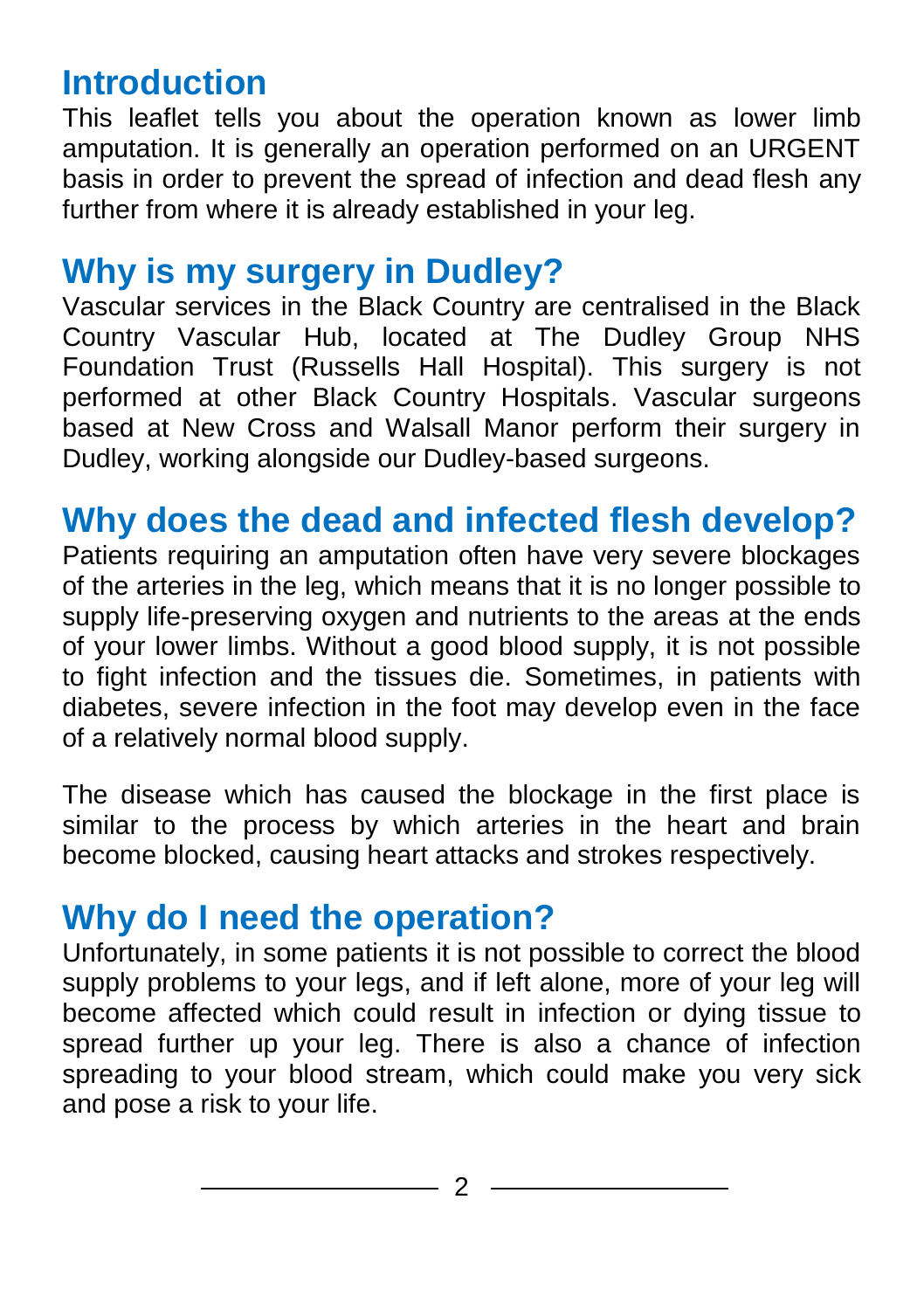The amputation is needed to contain the existing problem and prevent it from spreading.

### **What is a leg amputation?**

An amputation of the leg is the removal of the diseased part of the leg. The amputation stump is brought together with stiches to provide a healthy padded area over the end of the bone.

Amputation is always a last resort, and will only be recommended if your surgeon has decided it is not possible to improve the circulation in any other way.

The main sites of amputation are:

- Just below the knee
- Through the knee
- Through the thigh

The site of amputation will depend on how poor the blood supply to your leg is. If possible, below knee amputations are performed, as it is easier to walk with an artificial limb after the operation than if you have an amputation at a higher level.

However, it is possible for some patients to use an artificial limb after a through or above knee amputation after a period of rehabilitation and assessment. Not everyone who has an amputation goes on to use an artificial limb. Some people may find that walking with an artificial limb is very tiring and they choose to get about using the wheelchair instead. You should never compare yourself to anyone else, everyone is an individual and gets treated as such.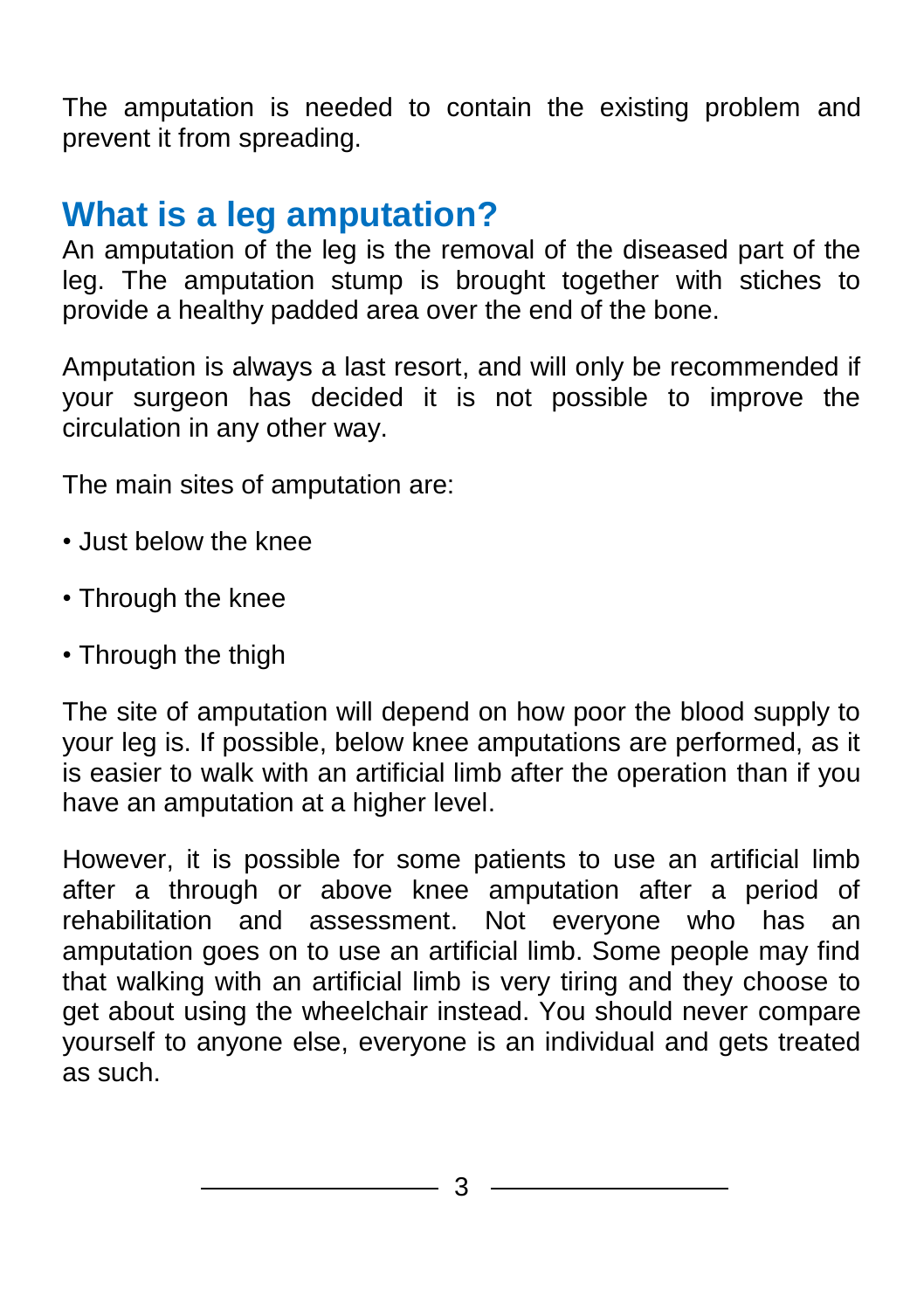### **How will this operation help?**

By removing the infected and dying parts of your leg, we hope to prevent any further spread of this and to preserve as much of your leg as possible.

### **Are there alternatives?**

Other options to manage the poor blood supply would include drugs, such as blood-thinners and cholesterol-lowering tablets and other operations such as bypass grafting and angioplasty (the opening up of an artery with a balloon). However, if these were felt to be of benefit and prevent the need for an amputation, these would have been considered and discussed with you by your vascular team, or you may already have had these operations.

### **Is the treatment safe?**

This is a major operation. The risk to you as an individual will depend on:

- Your age
- Your general fitness
- Whether you have any medical problems (especially heart disease)

As with any major operation such as this, there is a risk of you having medical complications, such as:

- Death (one in 20)
- Heart attack (one in 20)
- Chest problems, including infection
- Deep vein thrombosis (blood clots in the leg veins)
- Stroke
- Kidney failure (one in 40)

These risks illustrate that having an amputation operation carries some significant risks that you and your family should be aware of.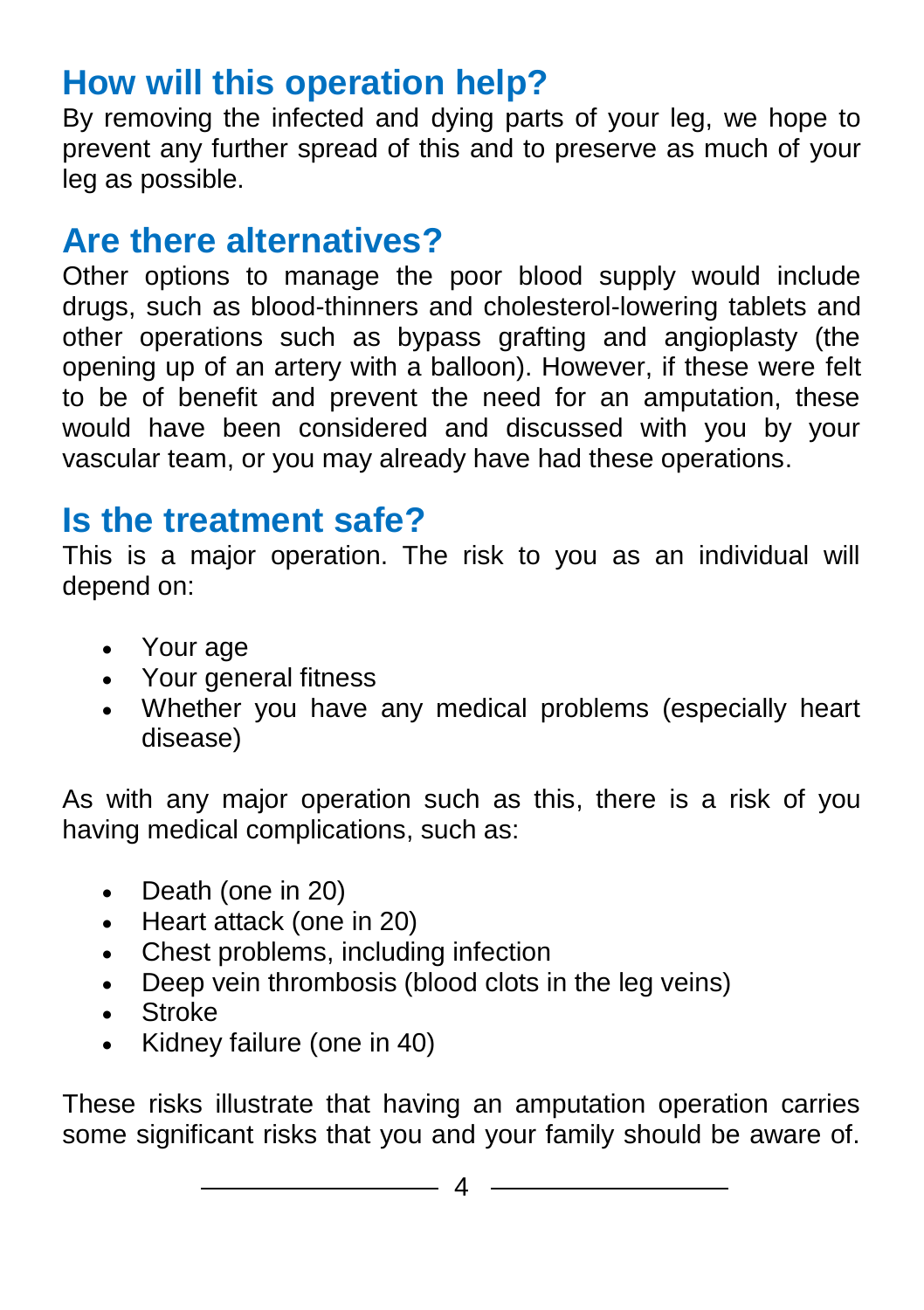A major complication can be life changing, and these occur in one to two in ten patients. You can discuss these risks in more detail with your surgeon and anaesthetist.

The doctors and nurses will try to prevent these complications and deal with them rapidly if they occur.

The important complications that you should have discussed with your consultant are:

- Wound infection. Wounds sometimes become infected and this may need treatment with antibiotics. Sometimes, the amputation needs to be revised to a higher level if the blood supply is not sufficient for the wound to heal or if you develop a wound infection.
- Bleeding. This may require a return to theatre (uncommon).
- Heart complications. Major surgery stresses the heart and this can sometimes cause heart attacks, abnormal heart rhythms or heart failure.
- Chest infections can occur following this type of surgery, particularly in smokers and may require treatment with antibiotics and physiotherapy.
- Phantom limb sensation and pain. Phantom limb sensation may lead you to believe that your amputated limb is still present after the surgery and may put you at risk of falls as a result. Phantom limb pain is pain in the amputated leg after the operation and may require input from multiple experts afterwards to manage the problem in the long-term.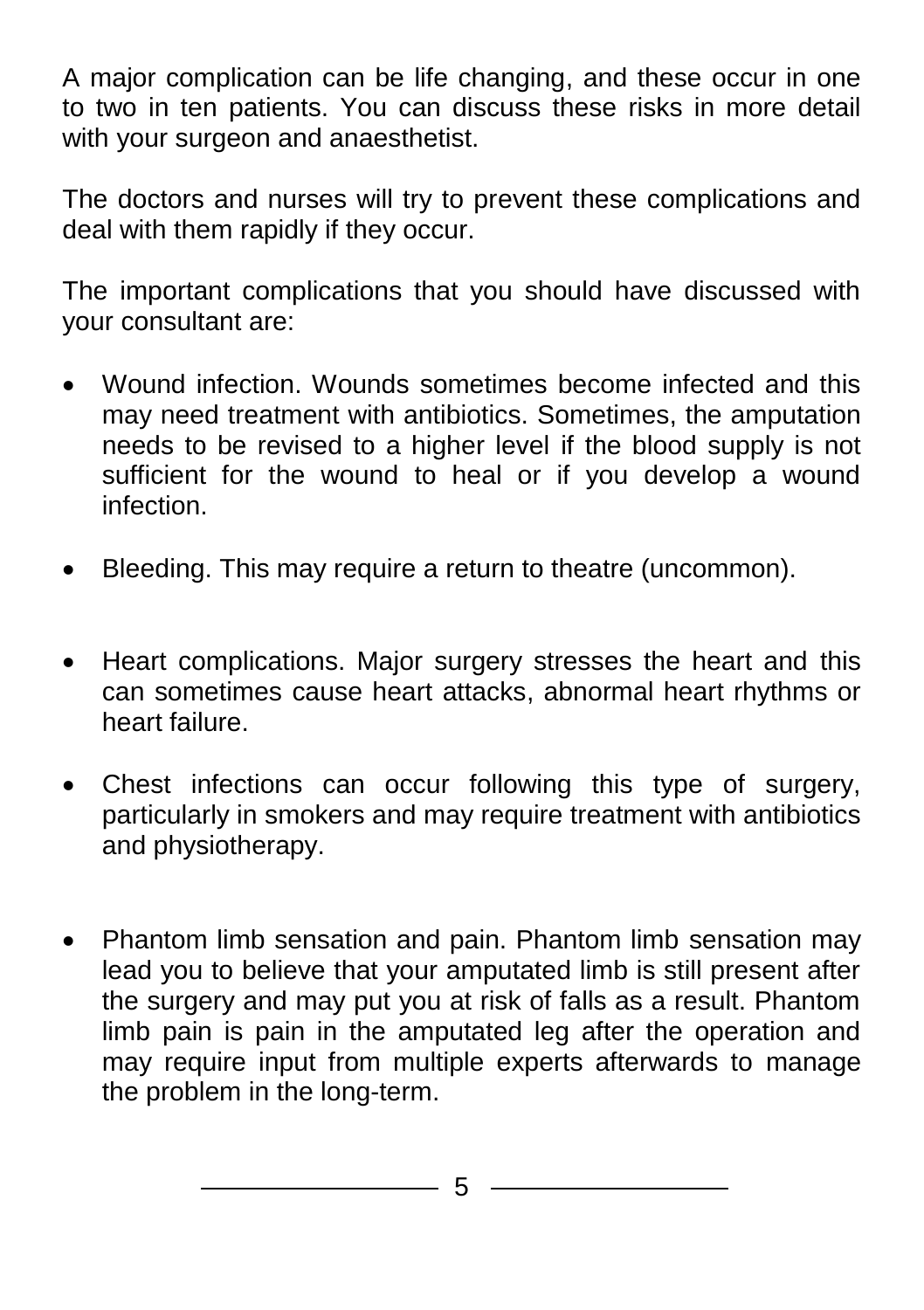### **Before your operation**

Your surgeon will ask you to sign a consent form. They will explain what the procedure involves, the risk and the benefits.

If you are not already in hospital, you will be asked to attend a pre-admission clinic before your operation in order to allow time for the tests required to make sure you are fit for the operation. These will include blood tests and an electrocardiogram (heart tracing).

The preoperative assessment team will assess your medical history, arrange any additional tests that are necessary and provide you with information about having an anaesthetic. Sometimes, you may need to see one of our consultant anaesthetists before the day of your surgery.

We will review your regular medicines when you come to hospital for your pre-admission appointment.

If you are taking any medicines that thin the blood (such as warfarin), then you may need to stop them temporarily before the procedure. You do not need to stop aspirin. You will be given full information on any changes that you need to make to your medicines at the pre-admission clinic – please ask us if you have any questions.

If you are already in hospital, the anaesthetist will come and see you on the ward.

### **What can I do to help myself?**

It is important to prepare yourself well for the operation. There is a lot that you can do to improve your fitness.

#### **Smoking**

If you smoke, you must try hard to give up before your operation. The longer you can give up for, the better.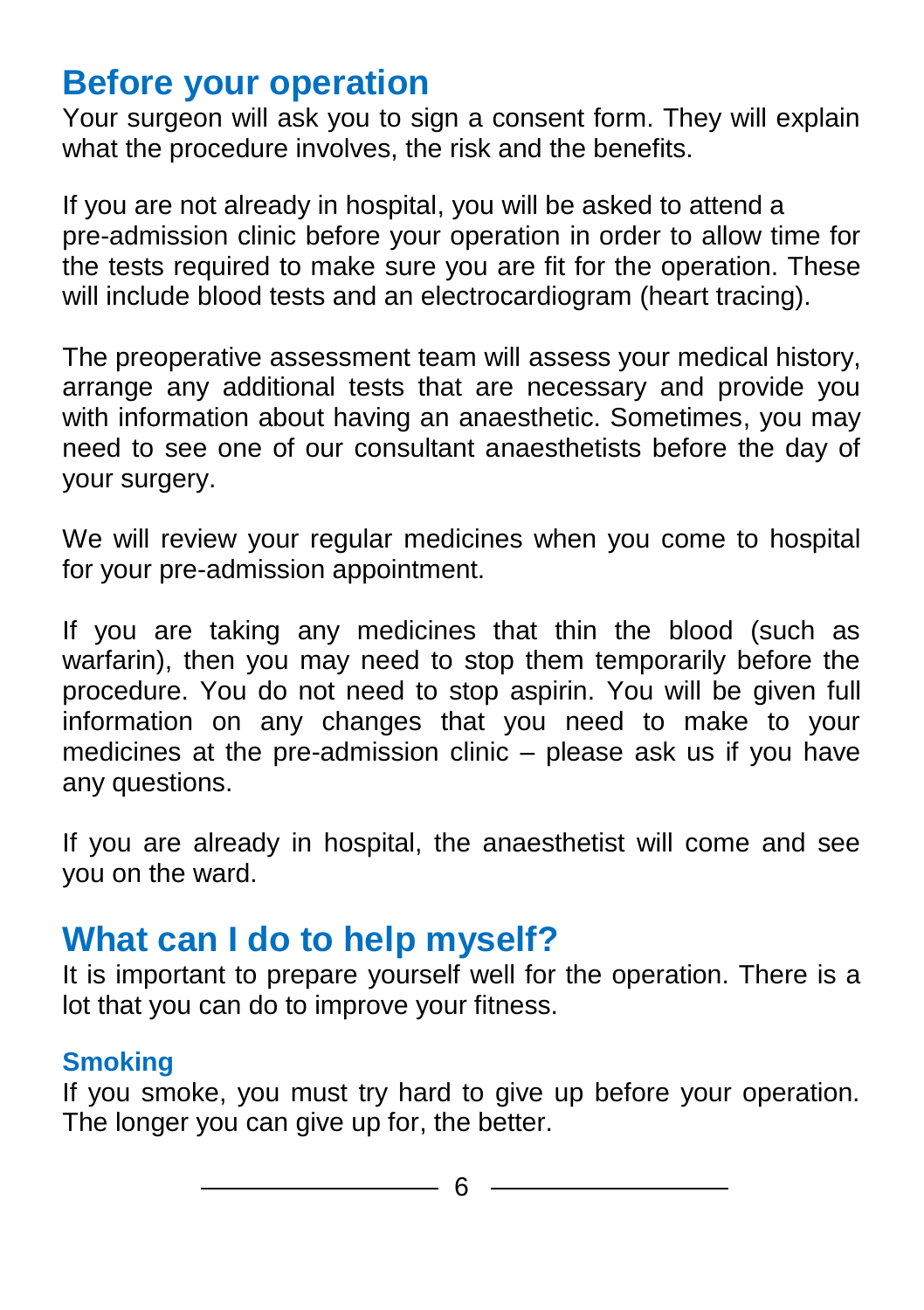Continued smoking will cause further damage to your arteries and you are more likely to have complications from your operation, in particular wound infection. Your vascular specialist nurse or GP practice nurse can advise you about these.

#### **High blood pressure**

High blood pressure is a known risk factor for vascular disease. It is very important that you have your blood pressure checked regularly, at least every six months. If you have been prescribed medications for high blood pressure, you must make sure that you take it according to the instructions given.

#### **Diabetes**

If you have diabetes, it is important that your blood sugar levels are well controlled.

#### **High blood cholesterol levels (fatty substance in your blood)**

You should eat a healthy balanced diet and try to reduce any excess weight. It is important to reduce the level of cholesterol in your blood. Your vascular nurse can refer you to a dietician if needed. You may be prescribed medication to help lower your cholesterol level (e.g. a statin) and low-dose aspirin to help prevent blood clots from forming.

#### **Foot care**

Take good care of your remaining foot. Keep it clean and protected from injury by wearing a well-fitting shoe. The orthotist can provide special footwear and if required, a chiropodist could cut your toenails.

### **Coming into hospital**

If you are not already in hospital, you will usually be admitted on the day of surgery. Our vascular ward is ward B3. Please bring with you all the medications that you are currently taking. If you have any questions regarding the operation, please ask the doctors.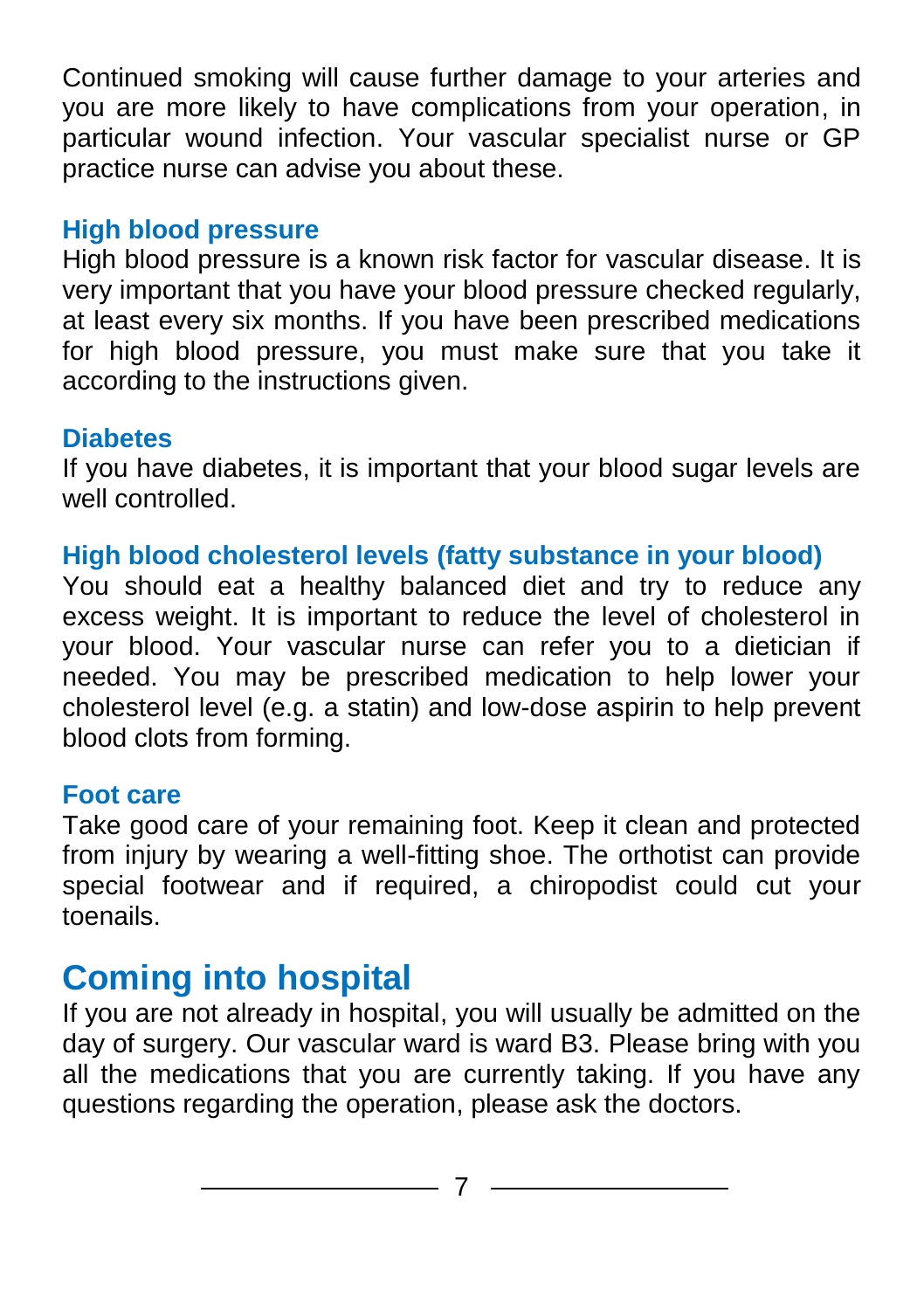We will provide you with instructions on which of your drugs to stop and when, especially blood thinners and very important fasting plans. They are as follows:

- No solid food, fizzy drinks or fat containing drinks within six hours of surgery. Milk has fat and so can't be drunk in tea or coffee.
- Clear liquids, including tea or coffee WITHOUT milk can be drunk until two hours before surgery.

We ask that you avoid fasting for any longer than is necessary as it will increase your risk of feeling sick before and after surgery. You will be given a container of sweet drink called Preload™ to take two hours before surgery.

### **The anaesthetic**

You will meet your anaesthetist who will discuss the anaesthetic with you on the morning of surgery. In the anaesthetic room, you will be given a general anaesthetic to put you to sleep. Alternatively, you may have a tube inserted into your back through which pain killers can be given to numb the lower half of your body whilst you remain awake (spinal or epidural). A needle will be inserted into a vein in your arm to administer the anaesthetic. There is sometimes a second needle placed into an artery in your wrist which allows us to measure your blood pressure accurately.

The type of pain relief you can expect after the surgery will also be explained by your anaesthetist. Usually, you will have simple pain killers such as paracetamol, with additional strong pain killers such as morphine, as required. We also routinely insert a nerve catheter into the stump. This is a very small tube that is attached to a pump that delivers numbing medication and further reduces pain. If you are an inpatient, the acute pain team will review you before the surgery.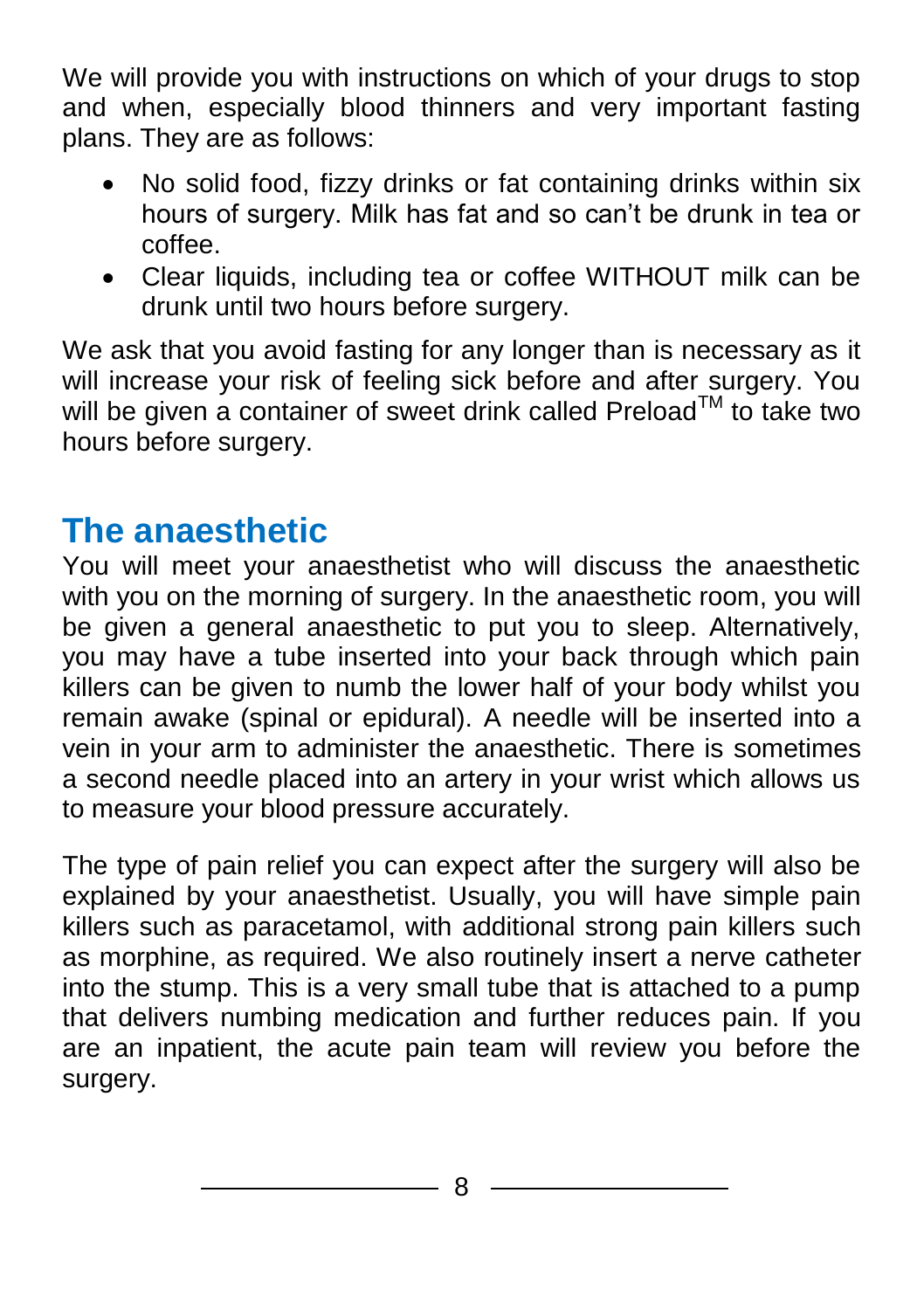When you arrive in the anaesthetics room, we will confirm your details including your identity, the operation and your consent.

The anaesthetic procedures we discussed with you will then be carried out.

To read more about anaesthetics, visit [www.dgft.nhs.uk/anaesthetics](http://www.dgft.nhs.uk/anaesthetics) or contact our surgical preassessment team (01384 456111 ext. 1849).

### **After the operation**

#### **How will I feel afterwards?**

After spending some time in the recovery area of the theatre, you will return to the vascular ward (B3). In this specialist ward, there are more nurses to look after you to ensure you are safe and that any complications are recognised quickly. The nurses will give you pain killers and medicines to prevent sickness.

You will have a nerve catheter and pump delivering numbing medicine to the stump. The acute pain team will come and visit you daily and usually arrange for the catheter to be removed five days after surgery.

You will be able to eat and drink straight away after the surgery. We aim to remove drips and tubes as soon as possible.

As a safety measure, you will receive injections of a blood-thinning substance to prevent blood clots from forming. When sitting out in a chair, you will be encouraged to elevate your legs. When lying in bed or sitting out, it is advisable to continue leg and deep breathing exercises taught to you by the physiotherapist.

The wound is usually closed with stitches or clips that are removed ten to 14 days after the operation, or dissolvable buried sutures that do not need to be removed.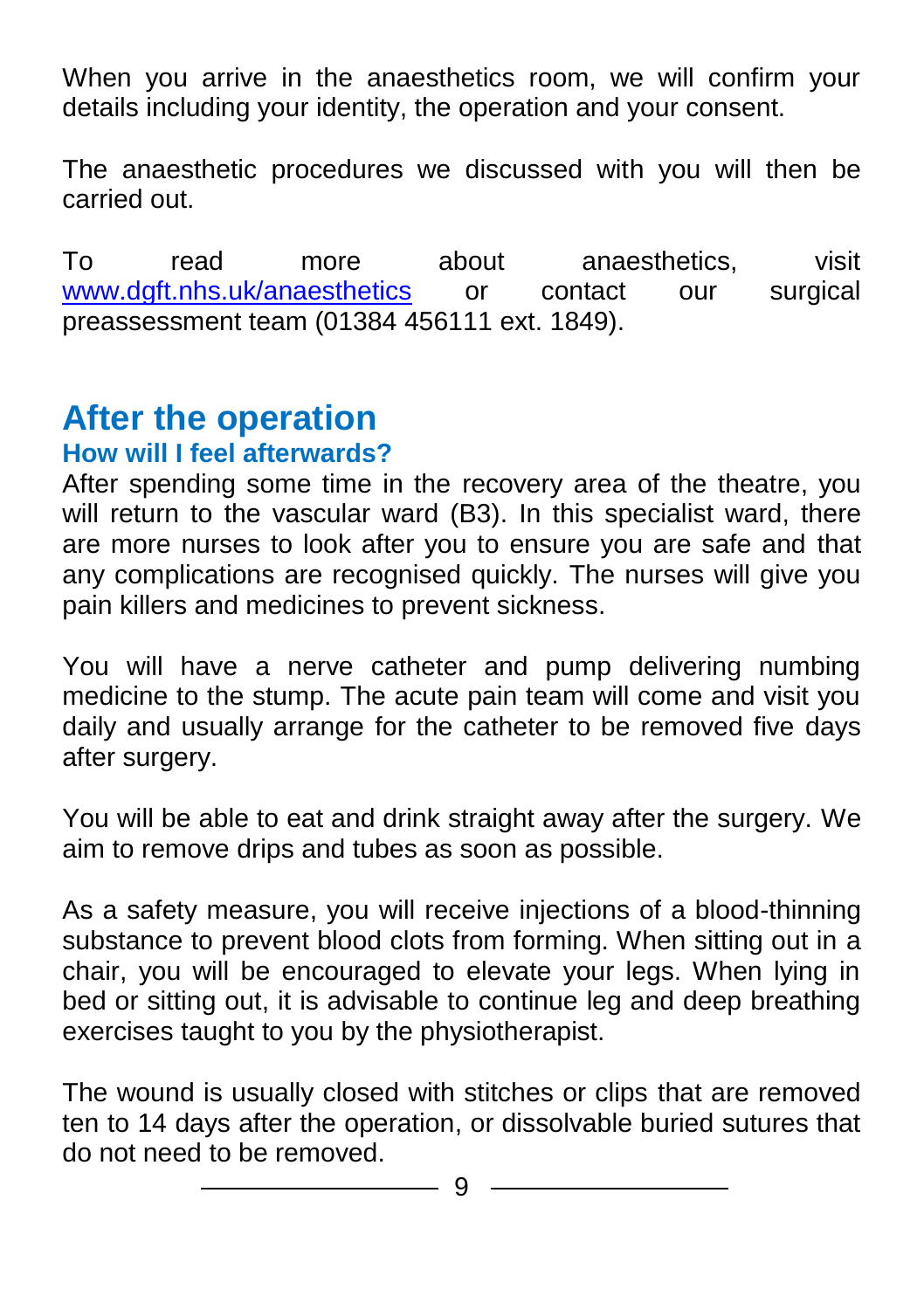You can be discharged with the staples in place, and arrangements are made for their removal with either the district nurse or at your GP's surgery. You will be advised as necessary.

People react differently to the loss of a limb. If the history leading up to the amputation was a long period of pain, having the amputation may give a sense of relief that this is all over. However, for many people, having an amputation is very difficult to come to terms with and they may feel shocked, sad and even angry.

A period of bereavement is usually experienced and this is the normal reaction to loss, which may be experienced in many ways. It is normal to feel varied emotions after losing a limb, as adjusting to changes can be challenging. Talking about your feelings will be helpful and support from staff as well as family and friends is important.

A counselling service is available to enable you to talk about any difficulties you may be having. These difficulties may be of a delicate or personal nature and would be treated as all issues are, with sensitivity and complete confidence. The counsellor may also help support any of your close family/carers.

You will be visited by the physiotherapist after your operation, who will help you with your breathing (to prevent you developing a chest infection) and with your mobility. Initially, you will be shown exercises in bed and then you will be encouraged to transfer from your bed to a chair.

As your wound heals, the physiotherapist will start you walking (with help) on a temporary artificial limb, if it is felt to be safe for you to wear one. You will be taught how to use a wheelchair prior to further rehabilitation as an outpatient.

You will also be visited by an occupational therapist who will help you with your rehabilitation. Even if you are planning to walk, you will need a wheelchair in the initial postoperative period.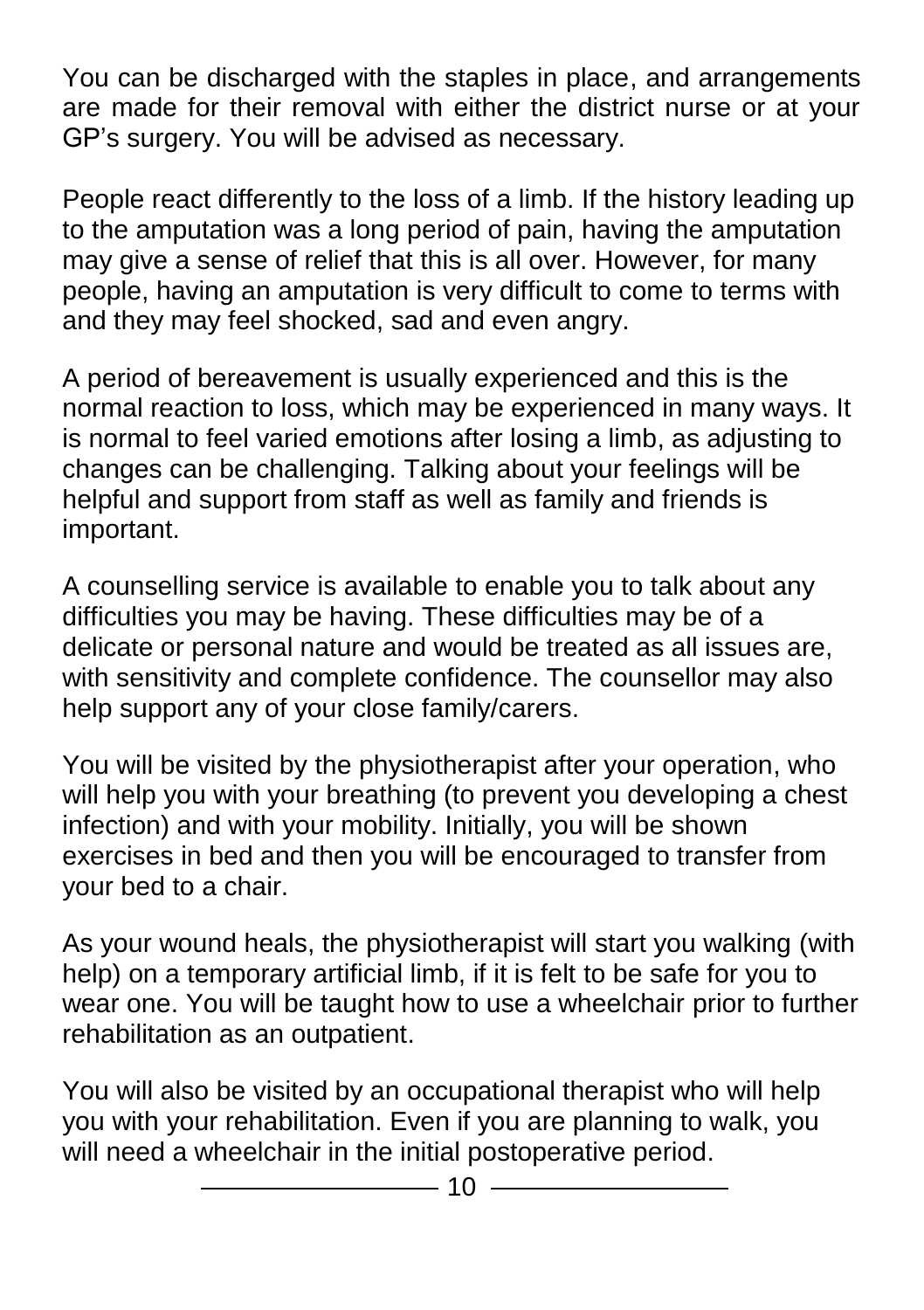An appointment will be made for an assessment to see what your later mobility will be with the amputee rehabilitation team at your local amputee rehabilitation service.

### **Going home**

You may require some equipment to be fitted in your home before you are discharged. In some cases, it may be necessary for you to move into different accommodation. Once you have left hospital, you will need to continue to attend the physiotherapy department amputee rehabilitation service for further assessment and rehabilitation.

If your stitches need removing and this has not been done in hospital, the district nurse will visit you and also check your wound.

Timing of discharge varies from patient to patient, depending on recovery from surgery and an individual's ability to move safely and independently in the wheelchair provided. If dissolvable stitches have been used, these do not need to be removed. If your stitches or clips are the types that need removing and this is not done whilst you are still in hospital, your GP practice or district nurse will remove them and check your wound.

You will feel tired for many weeks after the operation, but this should gradually improve as time goes by.

#### **Driving**

Driving after amputation can be discussed with the amputee rehabilitation team. You will need to contact the DVLA.

#### **Bathing**

Once your wound is dry and healed, you will be able to have a bath or shower as normal. However, you may need help and equipment to access the bath or the shower. This should be discussed with the amputee rehabilitation team.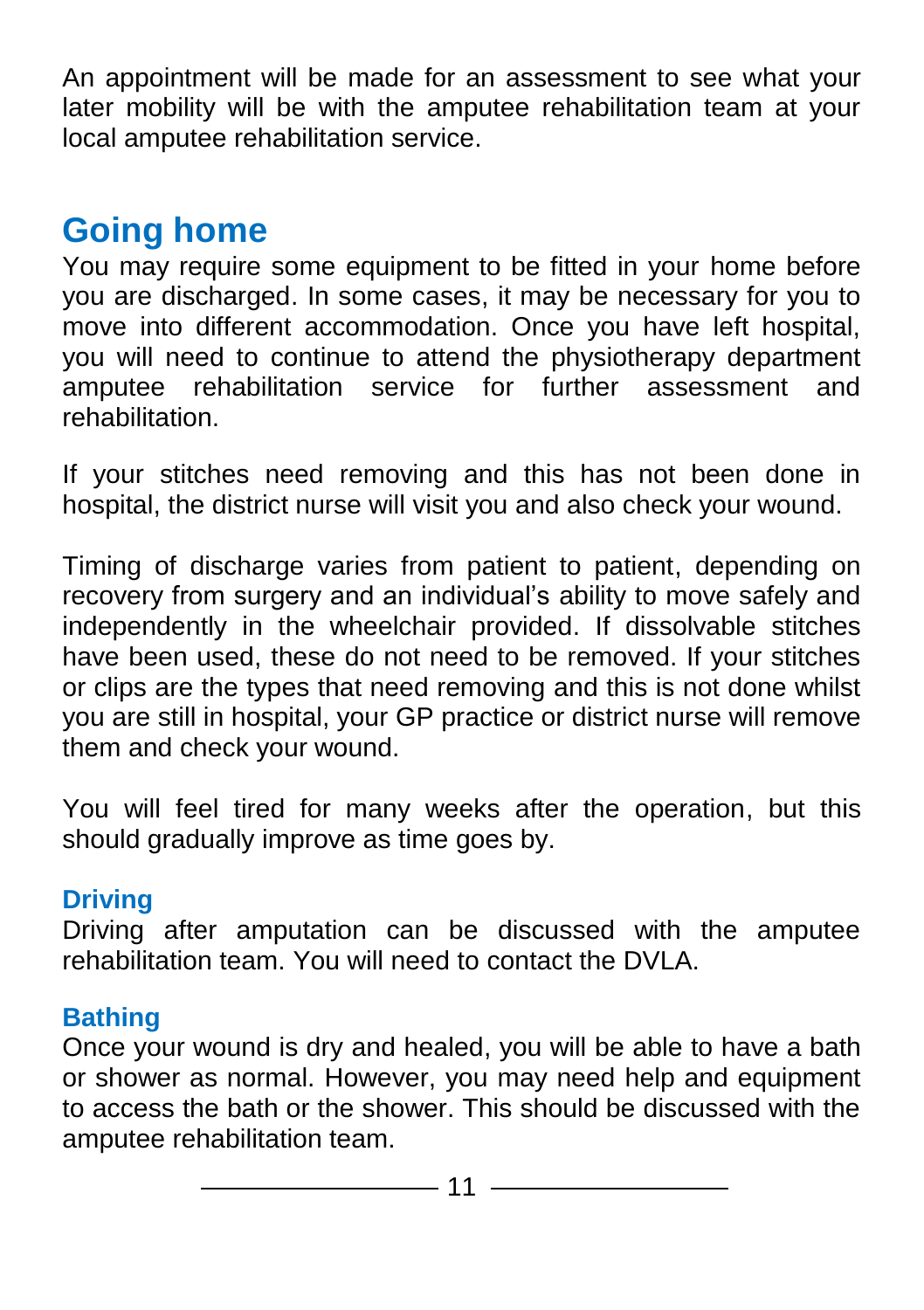### **What do I do if I feel unwell at home?**

In general, call your GP or the out of hours doctors service. If you experience any pain or swelling, any shortness of breath or pains in your chest, you must seek medical attention.

### **Will I have to come back to hospital?**

You will be provided with information about the members and location of the amputee rehabilitation team that will follow you up when you leave hospital. If you have any questions about this, you can contact the Maltings Mobility Centre on 01902 444041.

### **Finally**

Some of your questions should have been answered by this leaflet, but remember that this is only a starting point for discussion about your treatment with the doctors looking after you. Make sure you are satisfied that you have received enough information about the procedure before you sign the consent form.

### **Useful web addresses**

- [www.dgft.nhs.uk](http://www.dgft.nhs.uk/)
- [www.nhs.uk](http://www.nhs.uk/)
- [Circulation Foundation](http://www.circulationfoundation.org.uk/help-advice/peripheral-arterial-disease/leg-amputation)
- [Vascular Society](https://www.vascularsociety.org.uk/patients/procedures)
- [Driving Advice after amputation](https://www.ridc.org.uk/sites/default/files/documents/pdfs/mobility/motoring-after-amputation.pdf)

### **Further information**

You will be provided with a booklet called 'Following Amputation' when you are in hospital after your surgery. This will give you and your carers further information about what to expect after amputation.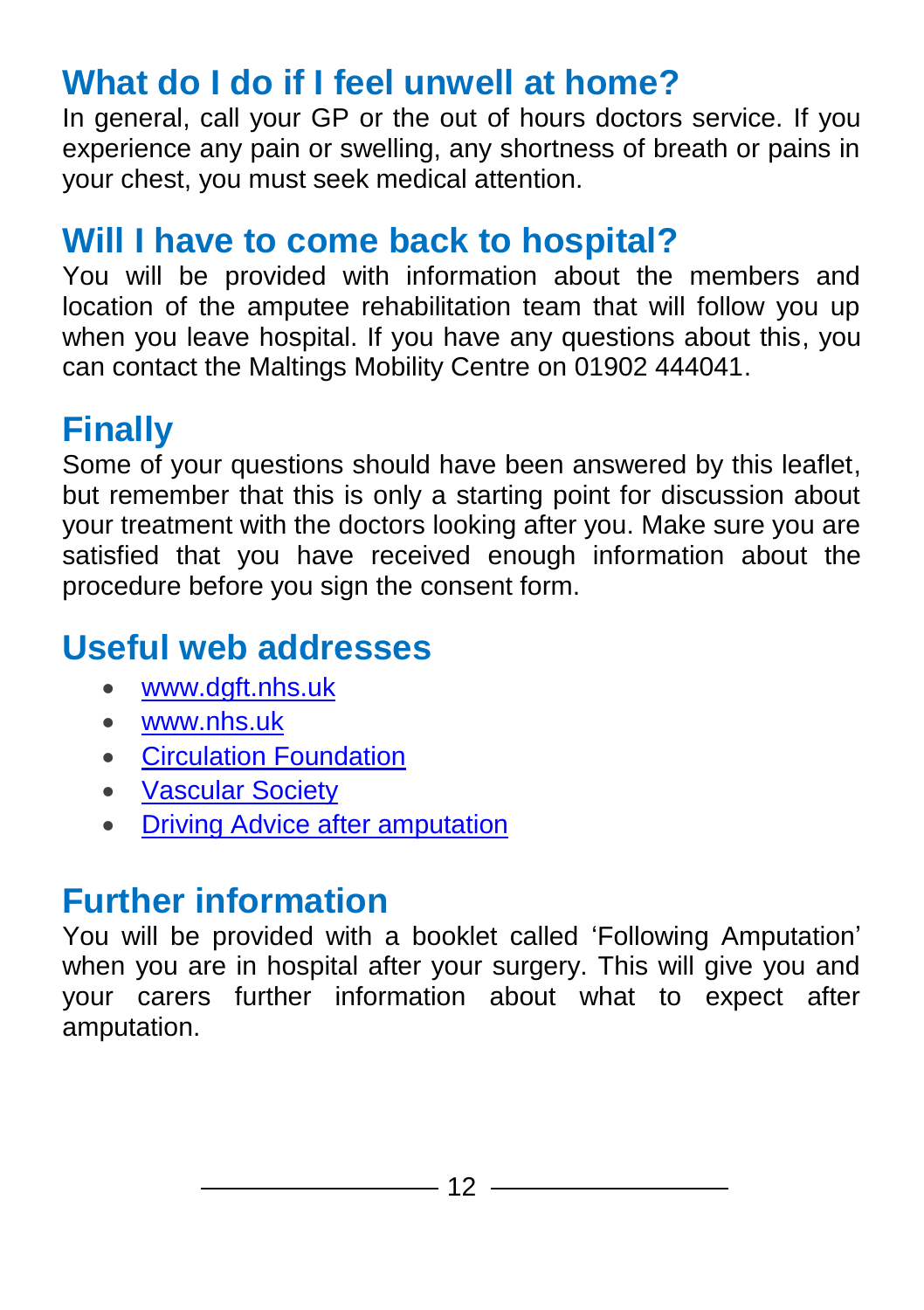If you have any questions, or if there is anything you do not understand about this leaflet, please contact your Vascular Nurse Specialist or your consultant's secretary:

Russells Hall Hospital, Dudley on 01384 456111

Ward B3, Russells Hall Hospital on 01384 456111 ext. 2717

Walsall Manor Hospital on 01922 721172 ext. 6669/7763

New Cross Hospital, Wolverhampton on 01902 307999 ext. 5977 / 5971

#### **This leaflet can be downloaded or printed from:**

http://dgft.nhs.uk/services-and-wards/vascular-service